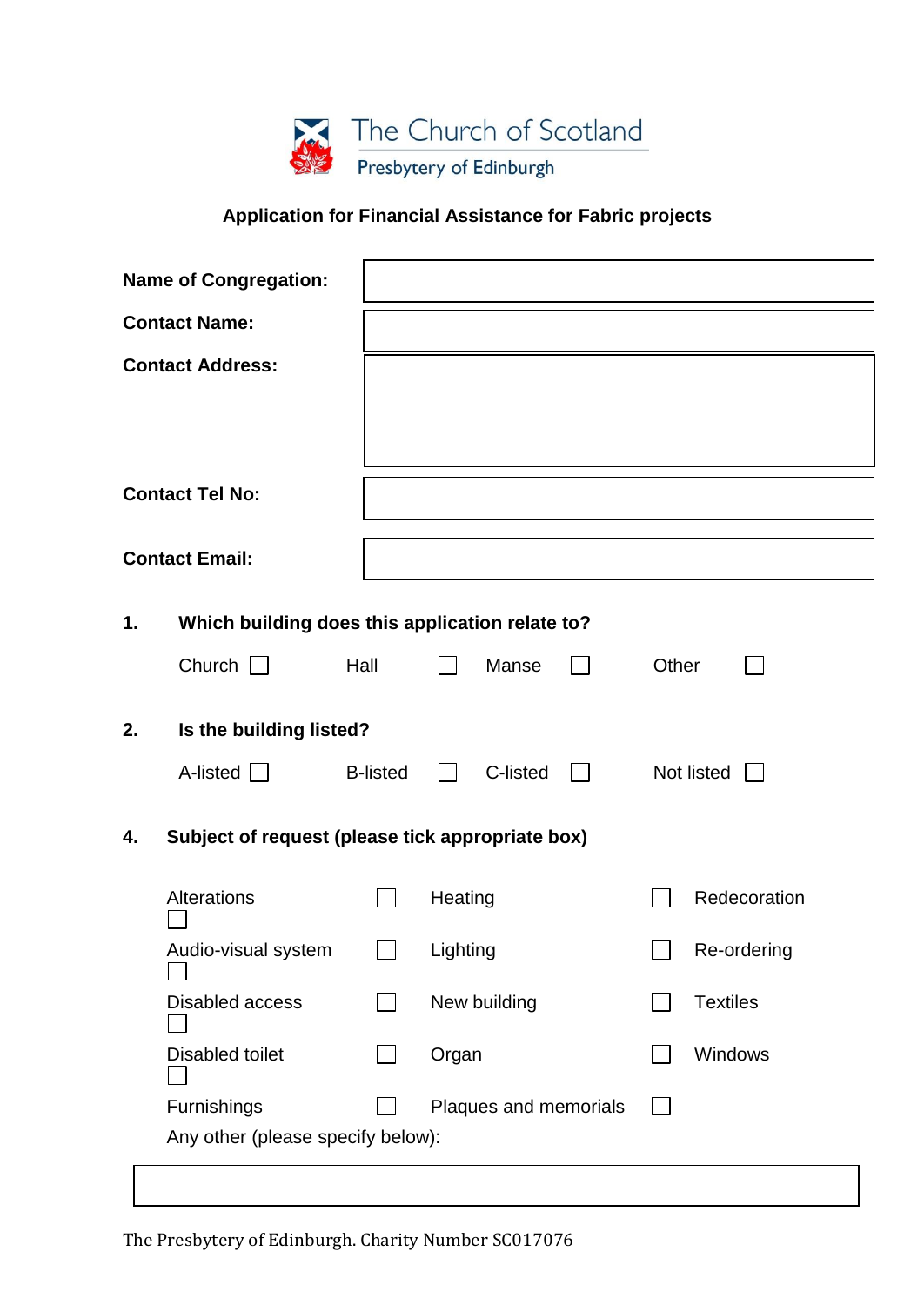**5. Who has been engaged on the works? (eg architect, QS)**

**6. Have they been appointed via a competitive tender process?**

| YES / NO |  |
|----------|--|
|          |  |

## **7. Description of works**

**8. Total Cost, Inclusive of fees and VAT**

**9. Amount you are requesting from Presbytery Property Committee**

**10. Grants received/promised, if any**

- **Church sources**
- **Local authority**

• **Other**

£

£

£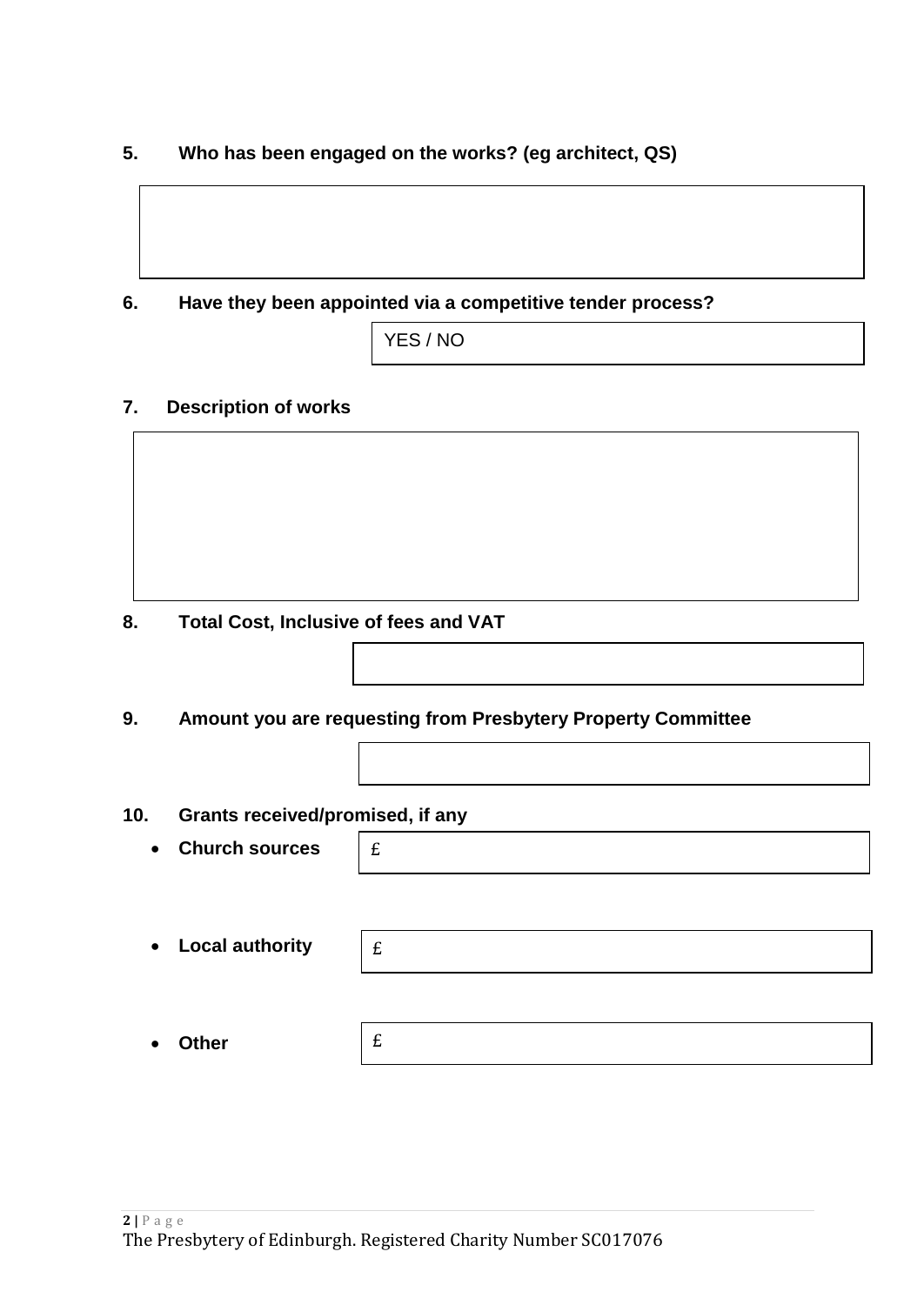**11. Funds available locally**

| $\bullet$ | <b>Restricted funds</b>   | £ |
|-----------|---------------------------|---|
|           |                           |   |
| $\bullet$ | <b>Unrestricted funds</b> | £ |
|           |                           |   |
|           |                           |   |
| $\bullet$ | <b>Designated</b>         | £ |
|           |                           |   |
| $\bullet$ | <b>Endowed</b>            | £ |
|           |                           |   |

- **12. Funds held by general trustees, if any**
- **13. Is the congregation seeking financial assistance from the Central Fabric Fund?**

YES / NO

£

**14. Is the congregation seeking release of its holdings in the Consolidated Fabric Fund?**

YES / NO

**15. Shortfall in funding, if any**

£

**16. Please state special efforts (eg, Gift Days, events, grants from external sources, fundraising etc) and please quantify the fundraising target.**